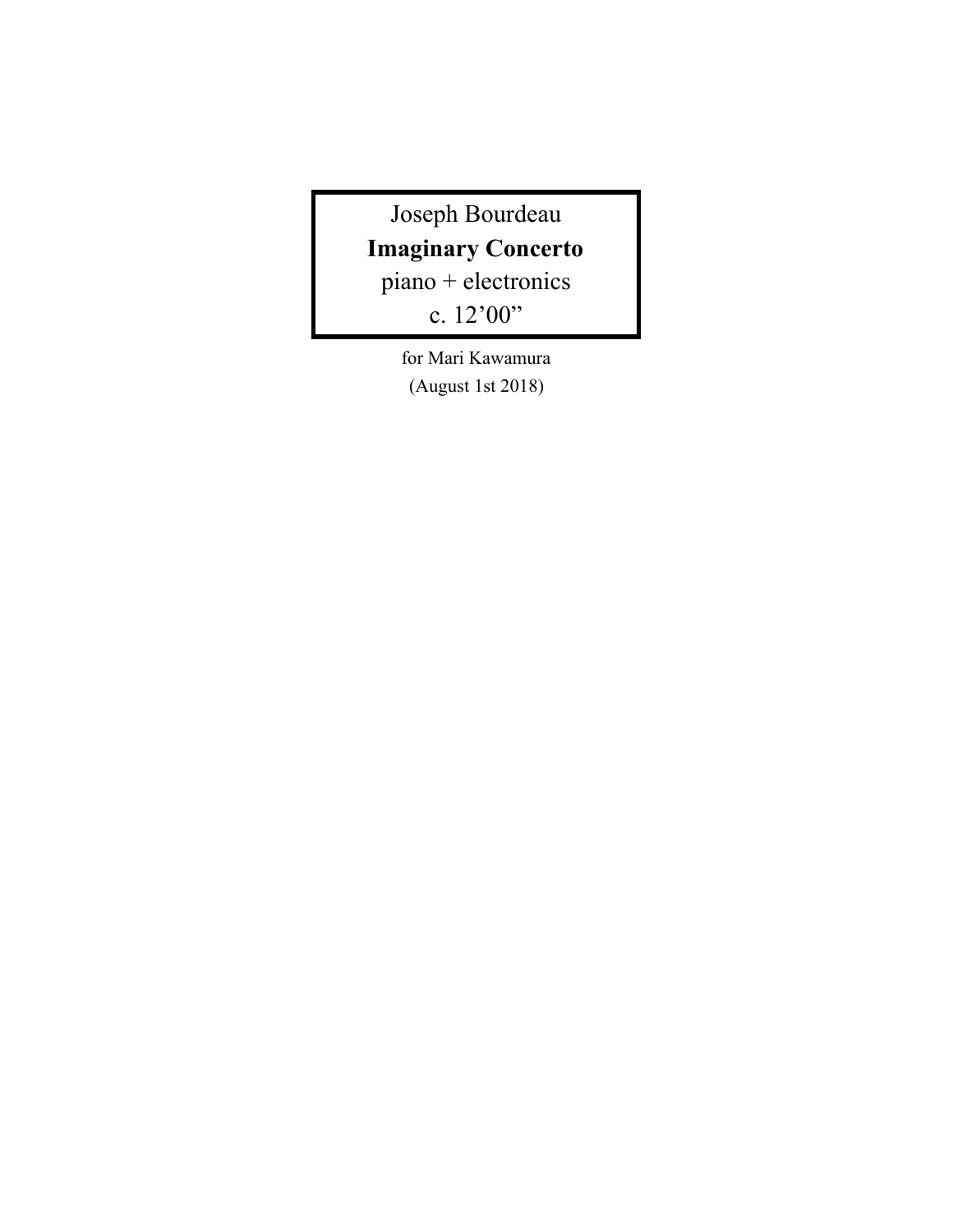## **Imaginary Concerto**

### performance notes

In addition to the piano, the performer will require the following instruments and implements:

**Recorder in C** (may be a cheap children's instrument)

**Kazoo** (ideally brightly colored and visible from a distance)

**Small Triangle** (need not be a "professional" instrument, but should not sound like a toy)

1 metal beater

**Glockenspiel** (may be a cheap children's instrument)

2 plastic mallets





#### **Recorder Fingerings -**

 $\mathcal{L}$   $\mathcal{L}$   $\mathcal{L}$   $\mathcal{L}$   $\mathcal{L}$   $\mathcal{L}$   $\mathcal{L}$   $\mathcal{L}$   $\mathcal{L}$   $\mathcal{L}$   $\mathcal{L}$   $\mathcal{L}$   $\mathcal{L}$   $\mathcal{L}$   $\mathcal{L}$   $\mathcal{L}$   $\mathcal{L}$   $\mathcal{L}$   $\mathcal{L}$   $\mathcal{L}$   $\mathcal{L}$   $\mathcal{L}$   $\mathcal{L}$   $\mathcal{L}$   $\mathcal{$ Note that in some cases the given fingerings are nonstandard, and come from the composer's experience. Other fingerings may be used if found more comfortable/practical.



### **General Considerations -**

Generally, the glockenspiel will be played by the right hand when in use alongside any other instrument.

All trills are to the next highest pitch in the given key If no key is indicated all trills are a semitone

Pedaling is generally left to the performer's discretion. "Pedal down throughout" as an indication means to imitate the resonance of the glockenspiel. Notes may be pedaled discretely, but the sound should generally be very sustained.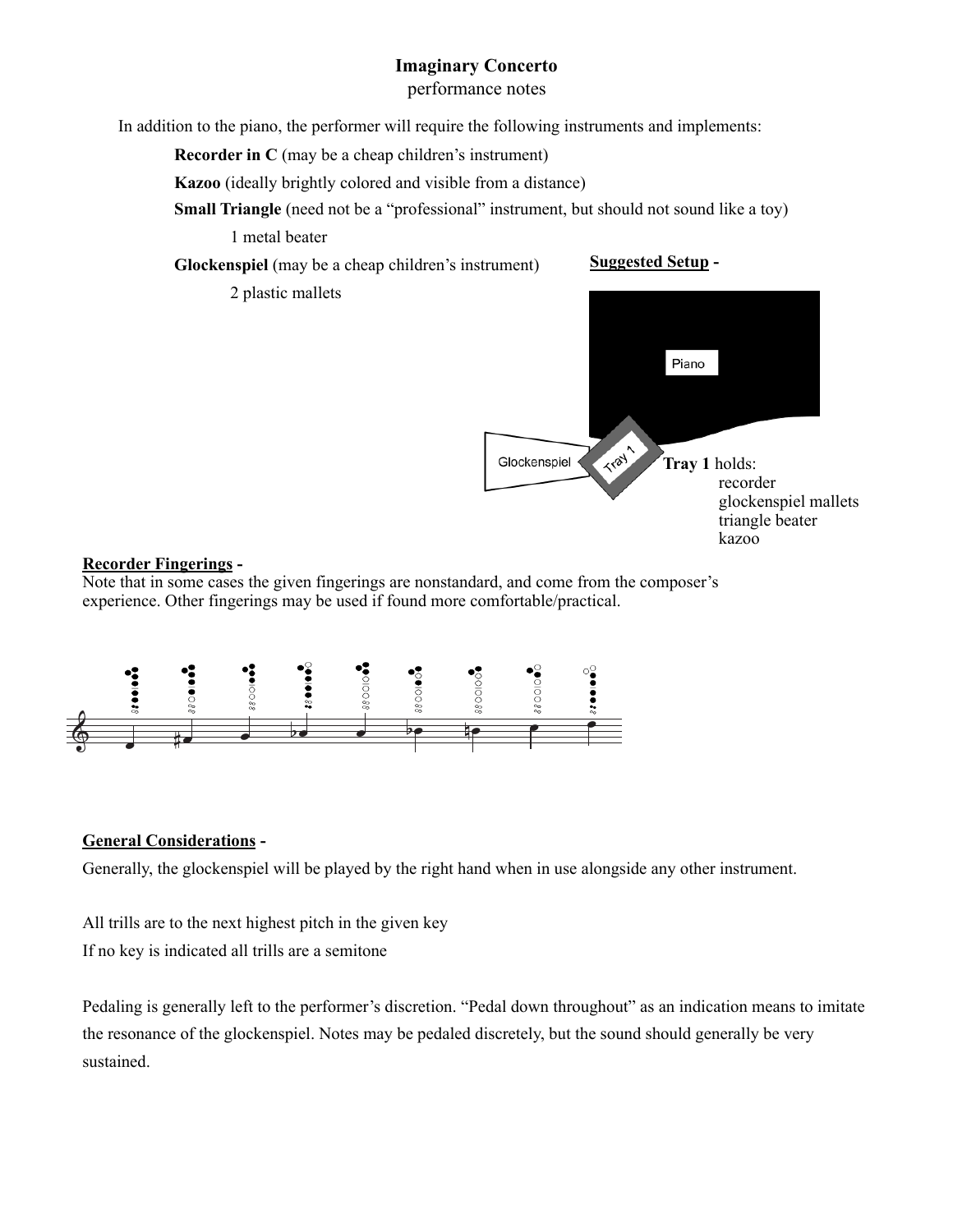#### **Notation -**

Parenthesized tempi are approximate landing points for tempo fluctuations, and need not be exact An *accel.,* or *rit.* terminating in an *a tempo* represents a sudden return to the last non-parenthesized tempo An *accel.,* or *rit.* terminating in a breath mark, or fermata, represents a change terminating in a slight halt, before returning to the last non-parenthesized tempo.

*Italicized text* indicates expressive or stylistic information. These indications apply to all aspects of the performance from the nature of the music to the affect of the performer. These changes should not be overdone, or constitute theatrical actions in their own right, but should be noticeable, as the rapid change in styles in a key aspect of the work.

#### **Electronics + Amplification -**

It is strongly recommended that the piano and performer's voice be amplified. Suggested microphone placement may be found in setup diagram.

Numbers within a diamond enclosure  $\langle \langle 3 \rangle$  indicate electronic cues. The numbers correspond to audio files in the attached MAX/MSP patch. These cues may be triggered by the performer, via MIDI pedal, or by an offstage sound technician. Generally, samples must triggered on specific beats, and should be played simultaneously with any pitches or sound events under which they are notated. Generally cues at the beginnings of measures are triggered on downbeats if not tied to a specific note. In other cases where no specific rhythm is given general spatial notation shows the order and relative duration of events. Samples are of various lengths, with all events within a certain audio file generally notated under a dashed bracket, excepting cases where the sample is very long.

#### **Performance Notes -**

 Written for Mari Kawamura in 2018, *Imaginary Concerto* is a work for piano and electronics which takes the performer on a journey through a series of surreal imagined landscapes, and musical situations. Quoting extensively from various areas of the piano repertoire, as well as from Francis Couperin's *L'Art de Toucher le Clavecin,* the work takes a playful and personality-driven look at the nature of virtuosity and the of performance in general. In this space the personalities of the composer, performer, and quoted materials often interact in surprising ways, addressing in particular the virtuosity of flexibility and range, while creating a humorous and often chaotic environment.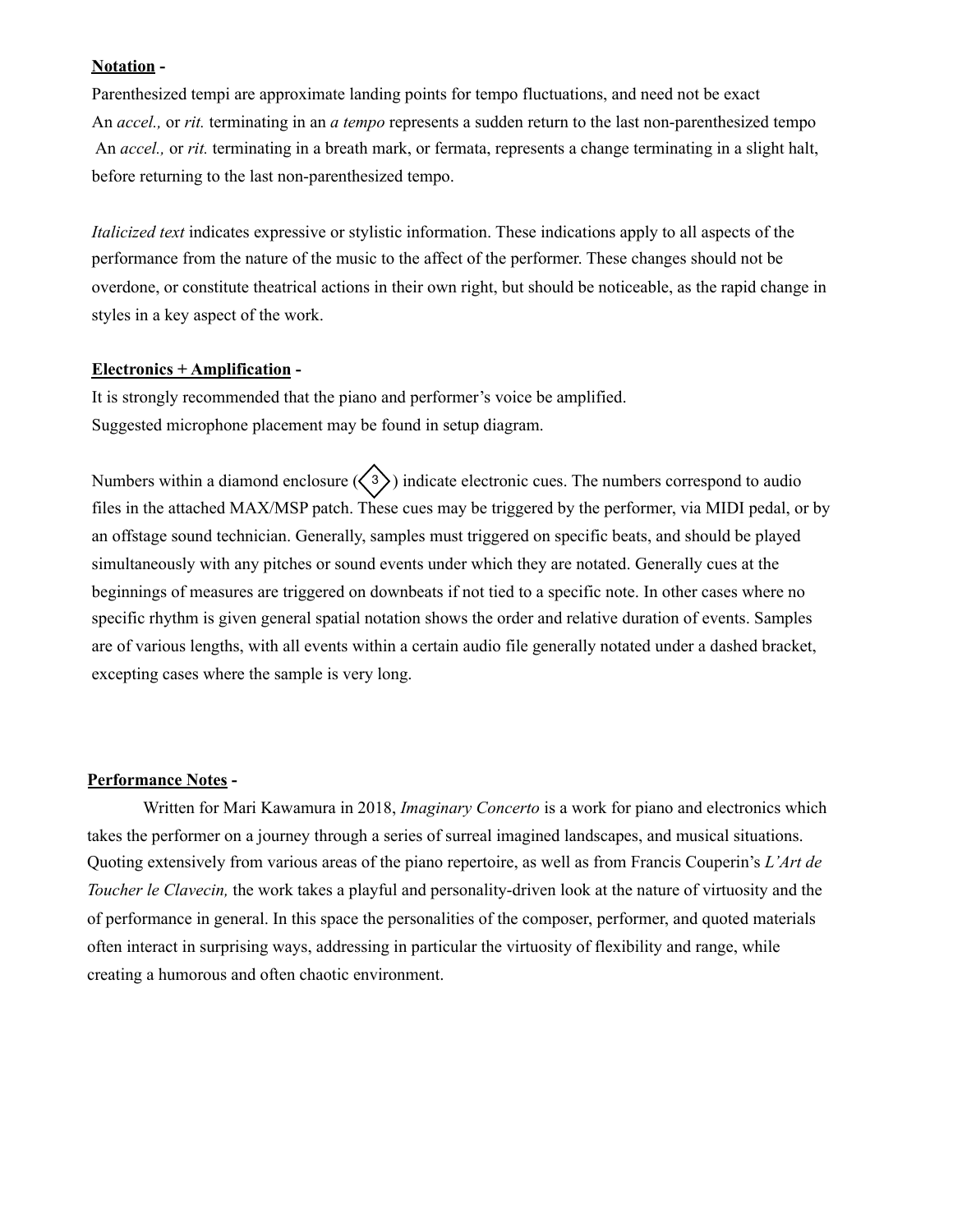For Mari Kawamura - Thanks for the chance to have some fun Sorry about the mess…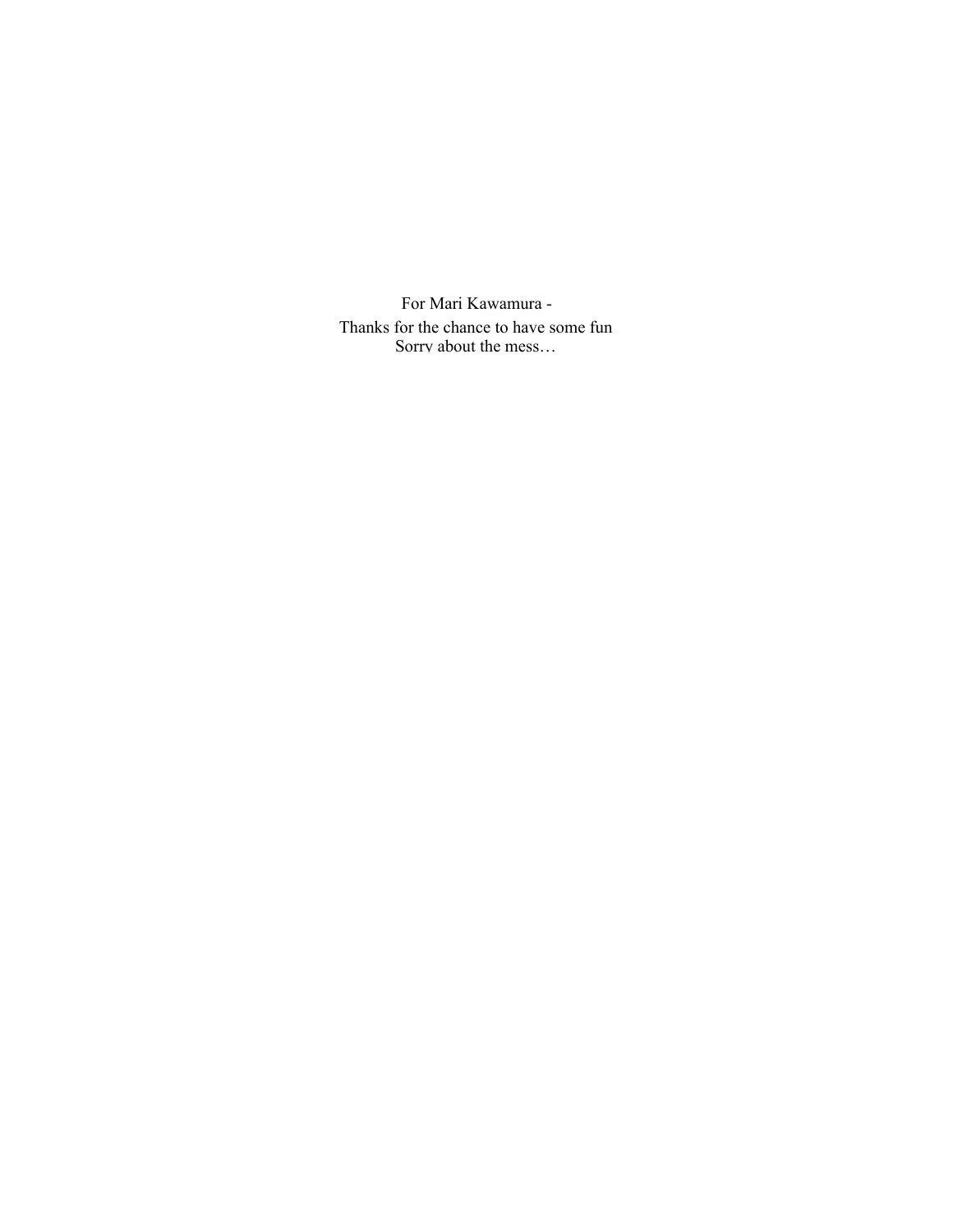# Imaginary Concerto J. Bourdeau

for Mari Kawamura

 $\pmb{\Phi}$  $\pmb{\phi}$ <u>9:</u> ÷ ÷ ÷ b b b b b b b b b  $\frac{3}{4}$ <u>ភ្</u>  $\frac{3}{4}$ showmanship<br>**2 2 4 9**  $\frac{3}{4}$ <u>ភ្</u> 4 <u>ភ្</u>  $\frac{3}{4}$ <u>ភ្</u> 4 <u>ភ្</u>  $\frac{3}{4}$ <u>ភ្</u>  $\frac{3}{4}$ <u>ភ្</u> Pno. Voice Piano Electronics **P** experience of the set of the set of the set of the set of the set of the set of the set of the set of the set of the set of the set of the set of the set of the set of the set of the set of the set of the set of the set of œ  $\frac{1}{2}$   $\frac{1}{2}$ œ **|<br>|>** œ œ **|<br>|>**  $\dot{J\!J}$ *triumphantly, w/ overdone*  **Andante**  $\sqrt{ }$  = 115 Ó œœ œœ  $\frac{1}{\epsilon}$  $\frac{1}{\bullet}$  $\overline{\phantom{a}}$ œœœ œœ œœ œœ Œ œœ  $\widetilde{\mathsf{e}}$ œ  $\widehat{\mathsf{e}}$ *5 5* Œ  $\frac{1}{2}$ œœ œ œœœ  $\frac{1}{2}$ Í *freely, very romantic*  $\pmb{\phi}$ <u>9:</u> b b b b b b  $\frac{3}{4}$ <u>ភ្</u>  $\frac{3}{4}$ <u>ភ្</u> 4 4 4 4 Pno.  $8<sup>va</sup>$ *3* e 10 e 0 e 0 e 0 e 0 e 0 e 0 ∑ *rit.* f  $e$  ie e e e  $e$   $e$   $e$  $\overline{\mathbb{R}^n}$ œ ><br>0  $\mathbb{R}$ ∑ *accel.* p  $\pmb{\Phi}$ 9: b b b b b b  $\frac{3}{4}$ <u>ភ្</u>  $\frac{3}{4}$ <u>ភ្</u>  $\rm \vec{4}$ <u>.</u><br>2  $\tilde{4}$ <u>ռ</u> Pno.  $\stackrel{\text{t}}{\text{t}}$   $\stackrel{\text{t}}{\text{t}}$ *5* œ  $\overrightarrow{e}$ nœ  $\overrightarrow{r}$ œ  $\frac{1}{4}$ e be  $\frac{1}{2}$  $\frac{1}{\sqrt{1-\frac{1}{\sqrt{1-\frac{1}{\sqrt{1-\frac{1}{\sqrt{1-\frac{1}{\sqrt{1-\frac{1}{\sqrt{1-\frac{1}{\sqrt{1-\frac{1}{\sqrt{1-\frac{1}{\sqrt{1-\frac{1}{\sqrt{1-\frac{1}{\sqrt{1-\frac{1}{\sqrt{1-\frac{1}{\sqrt{1-\frac{1}{\sqrt{1-\frac{1}{\sqrt{1-\frac{1}{\sqrt{1-\frac{1}{\sqrt{1-\frac{1}{\sqrt{1-\frac{1}{\sqrt{1-\frac{1}{\sqrt{1-\frac{1}{\sqrt{1-\frac{1}{\sqrt{1-\frac{1}{\sqrt{1-\frac{1}{\sqrt{1-\frac{1$ ∑ *(accel.)* ∑ ˙.  $\overline{\Omega}$ r. & f **2-4 sec.** ª ª

**P**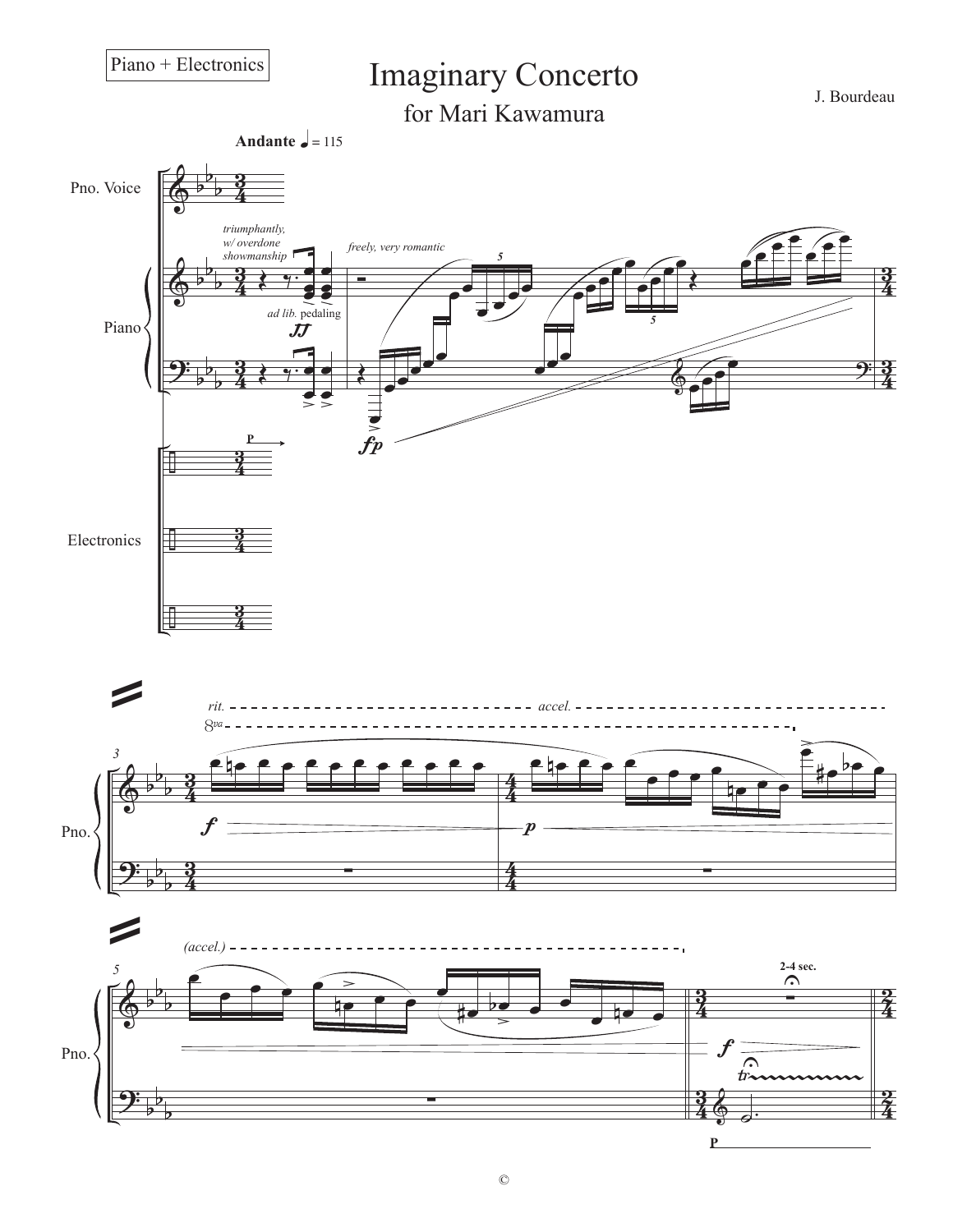



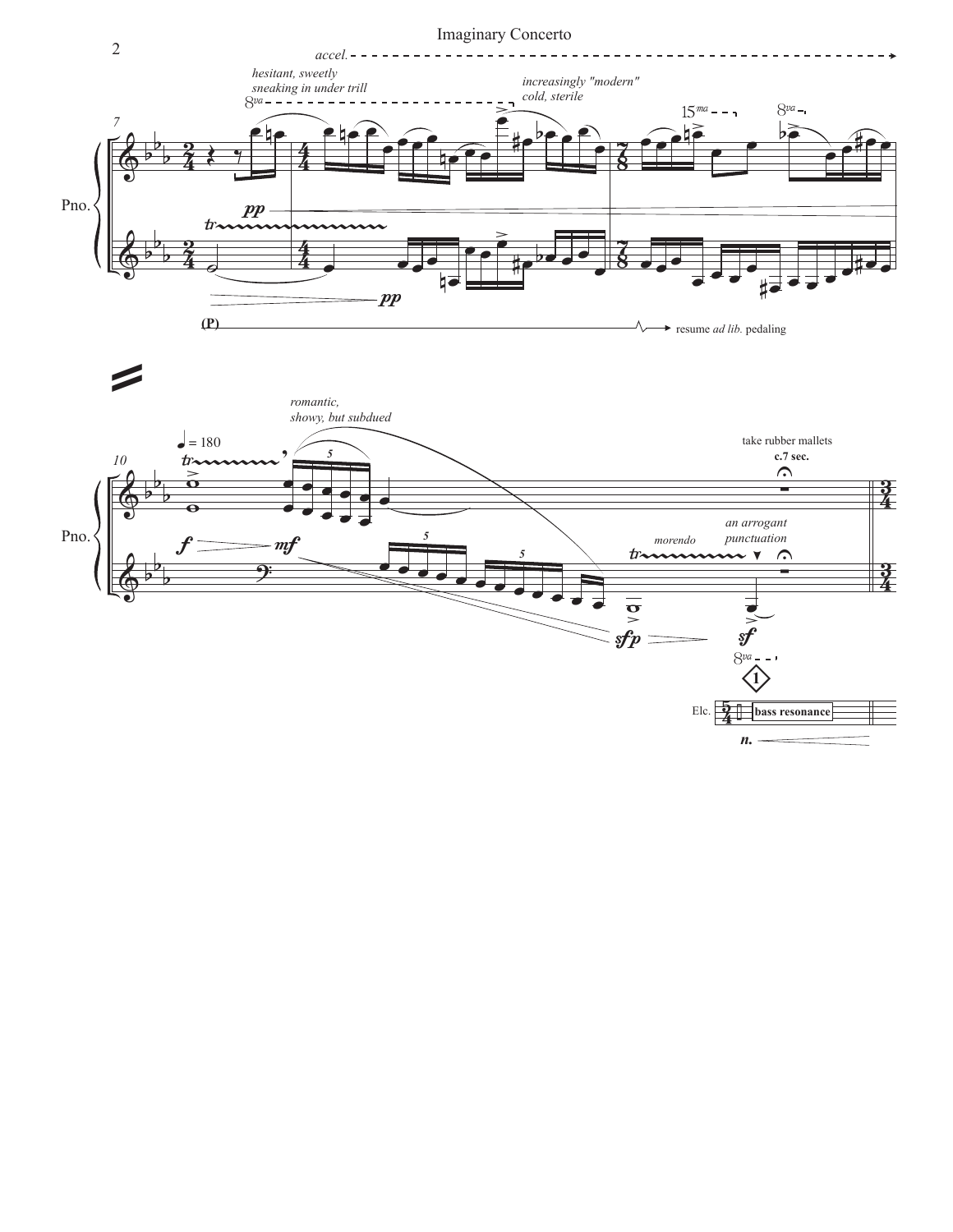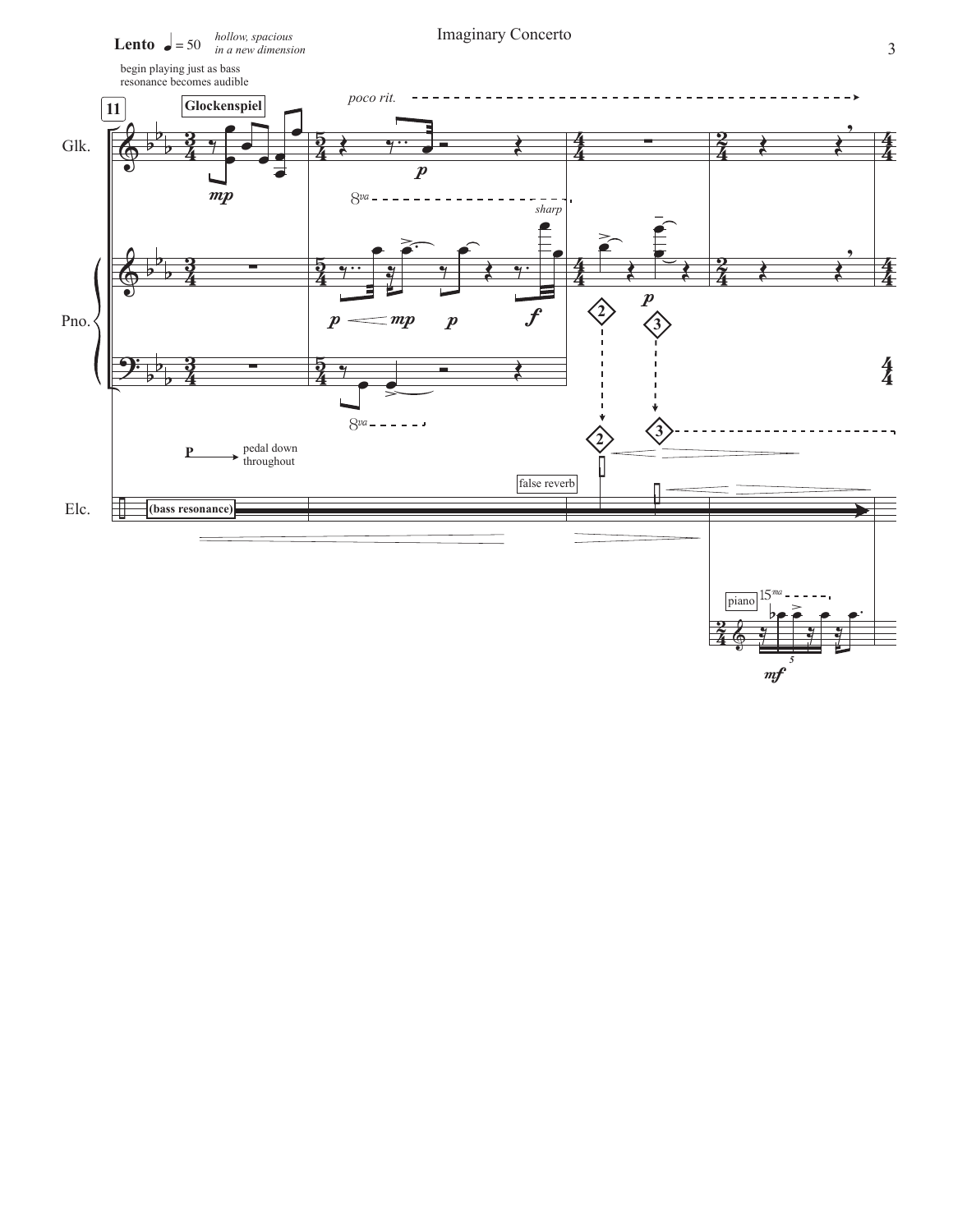<sup>4</sup> Imaginary Concerto

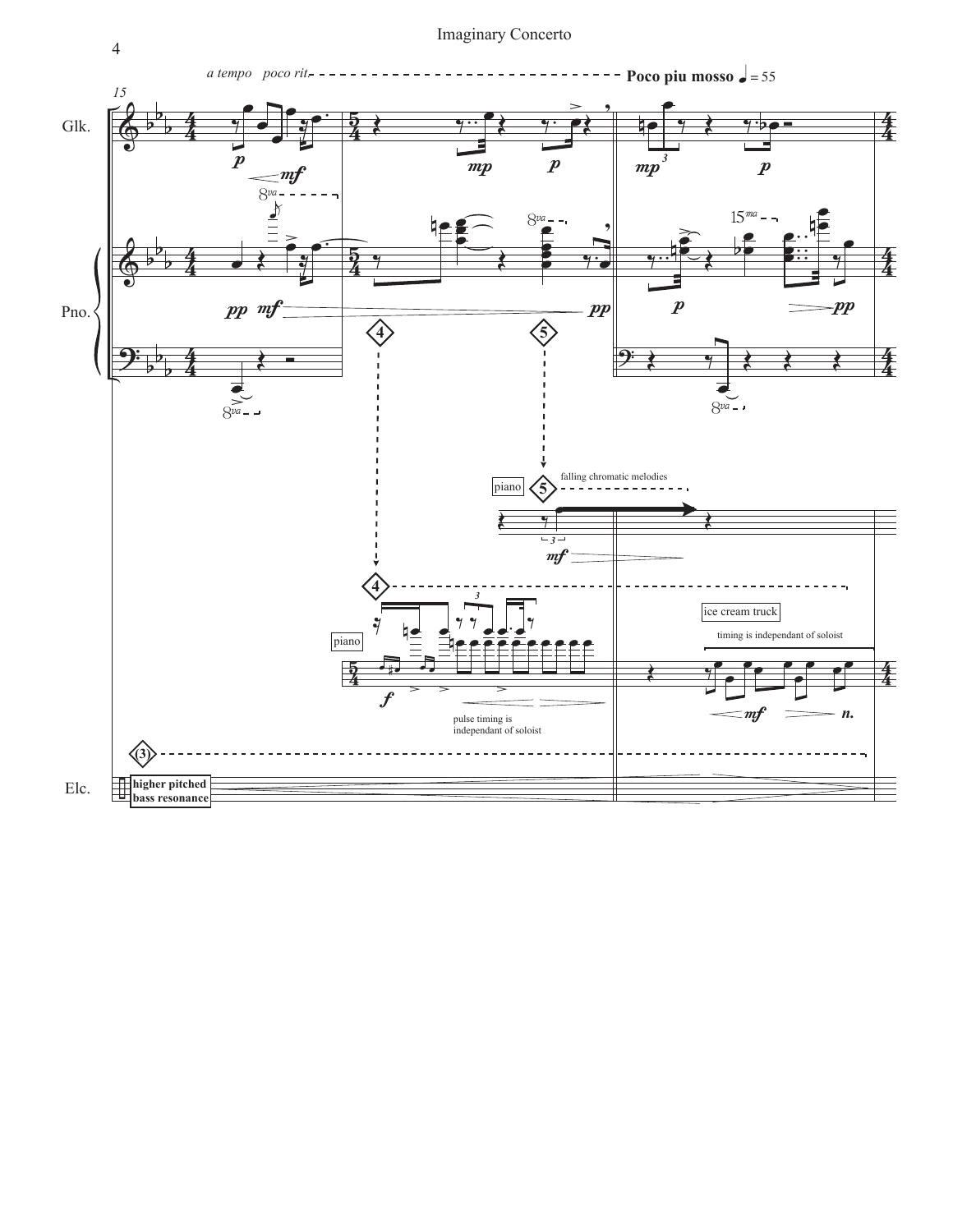